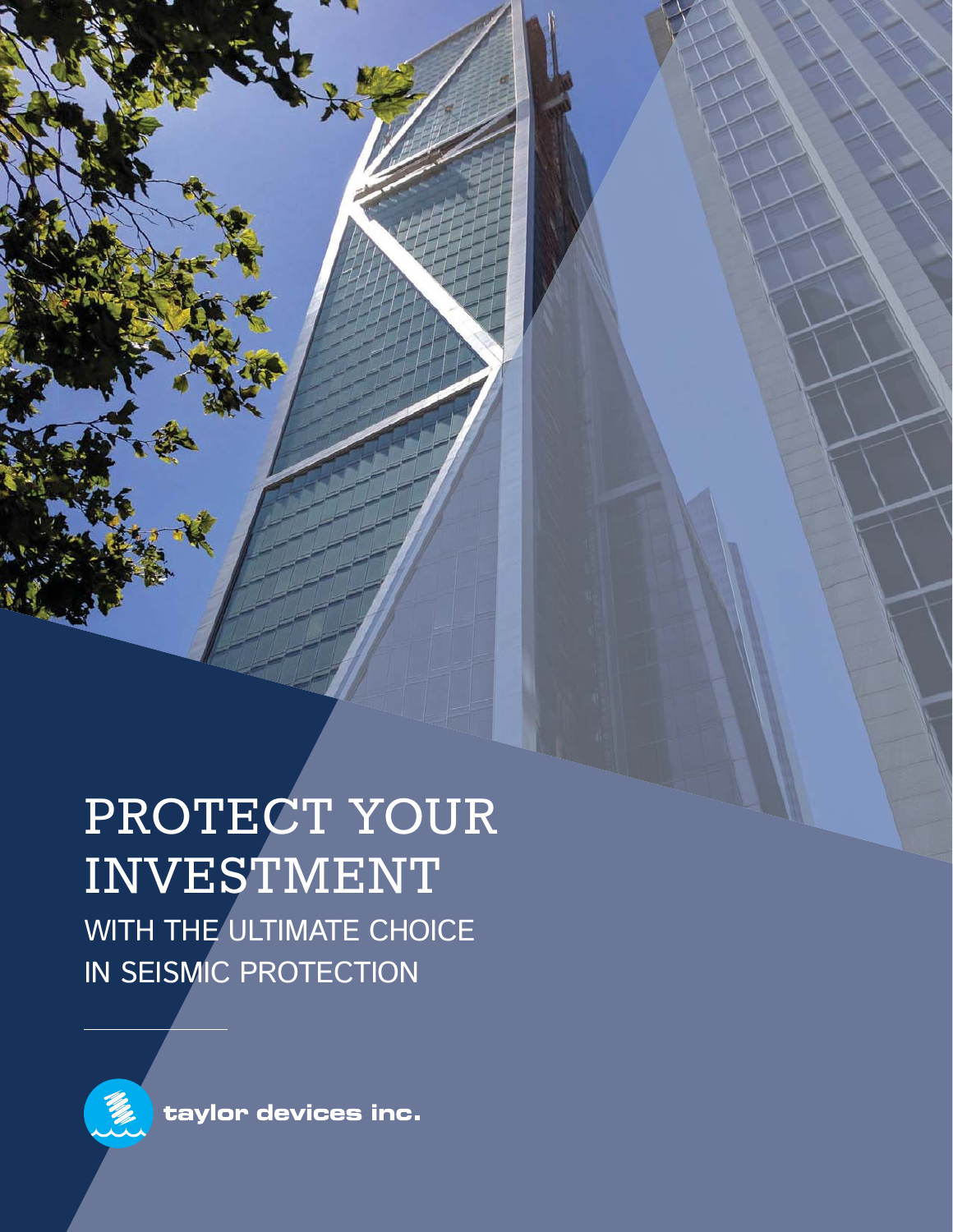

Originally developed for NASA and the US Military, leading structural engineers use Taylor Dampers as a cost effective way to protect all types of buildings, their contents and their occupants from damage caused by earthquakes.

Since the early 90s, modern-day damping technology has been protecting buildings and saving lives in high-seismic areas throughout the world. Taylor Dampers, much like shock absorbers on a car, absorb energy to protect a structure. Without them, you're in for a bumpy ride.

## EXCEED INDUSTRY EXPECTATIONS

Current building codes only require that a building should not collapse during a major earthquake. Heavy structural damage, is acceptable under the current building codes. That means that a building could still sustain a total loss after an earthquake and occupants could be forced to find another residence or workplace. Not with Taylor Dampers.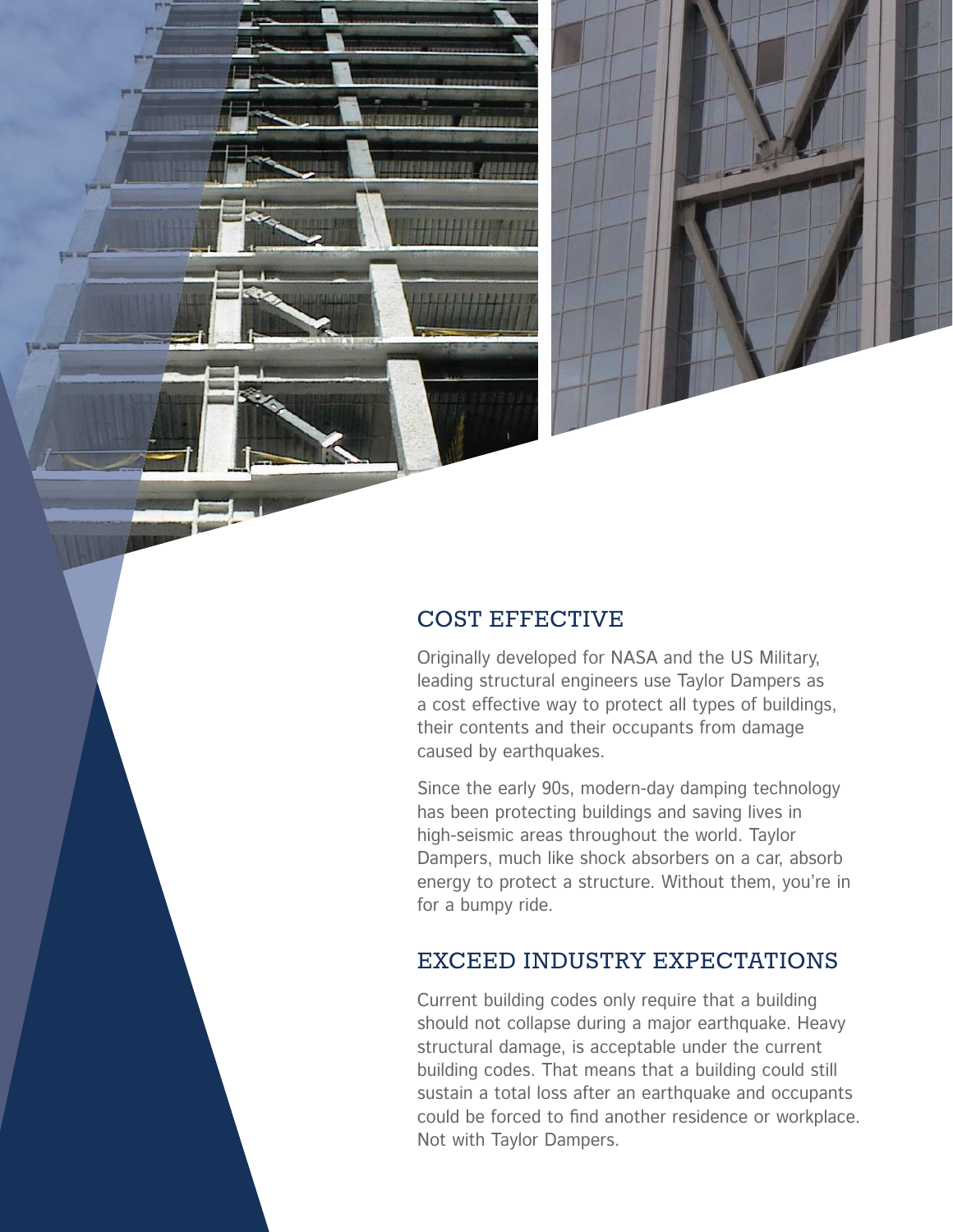## ADDED VALUE

Taylor Dampers provide much better building performance — even to the point of allowing immediate occupancy after a major earthquake — for little or no extra cost. Taylor Dampers reduce stress, deflection and acceleration, protecting the structure and content.

#### KNOW YOUR OPTIONS

Conventional wisdom would indicate that it is better to add more steel and concrete to make a building more earthquake resistant. However, heavier buildings or buildings with yielding braces actually attract more earthquake load. Furthermore, these elements result in permanent offset of the building after an earthquake, and need to be replaced.

# TAYLOR DAMPERS: THE SAFE CHOICE

There are no disadvantages to using Taylor Dampers. For one, these dampers offer increased safety for building residents, businesses and equipment. They also enable immediate occupancy status after even the largest predicted earthquakes and allow you to increase rent and decrease insurance premiums.

# PROTECT YOUR BUILDING WITH STATE-OF-THE-ART TAYLOR DEVICES FLUID VISCOUS DAMPERS

- Taylor Dampers are qualified for millions of cycles and will last the life of the building, regardless of the number of earthquakes and aftershocks it experiences.
- Each and every damper is tested prior to shipping from the factory.
- Buildings with Taylor Dampers will passively reset to their original upright position after an earthquake.
- Taylor Dampers will absorb the energy of an earthquake so the building doesn't have to.
- Taylor Dampers come with a 35-year product warranty for all building dampers, offered with the confidence of 60+ years of experience.
- Taylor Dampers are maintenance free.